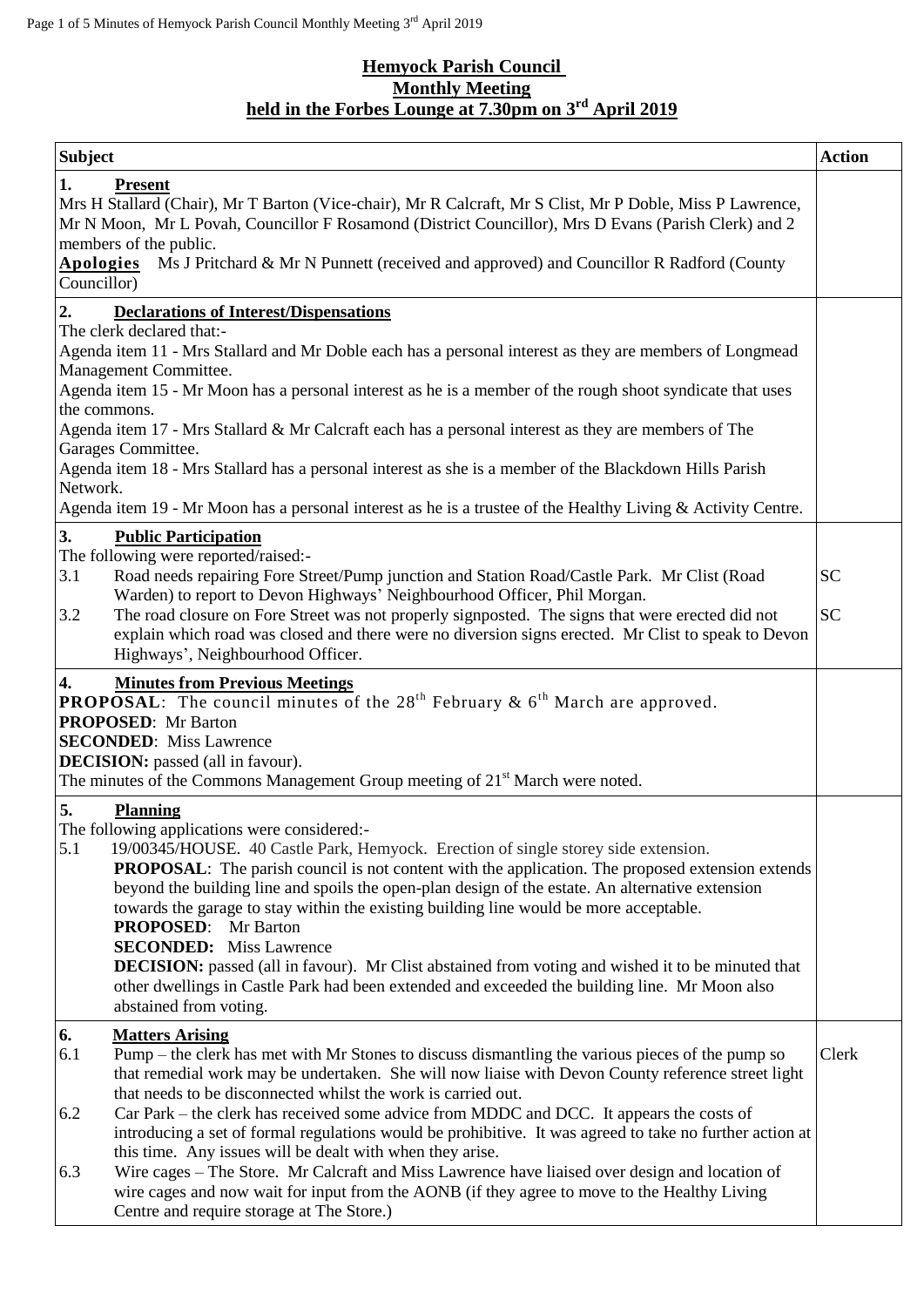| 6.4<br>Footbridge over River Culm (Millhayes) $-$ DCC has ordered the materials required to repair the<br>bridge and will attempt to do so in the next week or so. It should only take 1-2 days and it is hoped<br>that pedestrians will still be able to use the bridge whilst the work is undertaken.<br>Play Area, Hollingarth – potential asset transfer from MDDC – nothing to report.<br>6.5<br>6.6<br>Emergency plumber – clerk will use a list of local plumbers from The Pump to deal with any<br>emergencies that may arise at the public toilets.<br>Pavement repairs (Castle Park) – Mr Povah has completed the work specification and will obtain<br>6.7<br>quotations.<br>6.9<br>Electricity at The Store - Miss Lawrence has met with Mr Hearne who has advised that the most<br>cost-effective way to install a supply would be to take a feed from the existing supply at the Garages<br>and install a separate meter. Clerk to request permission from landlord. | Clerk |
|------------------------------------------------------------------------------------------------------------------------------------------------------------------------------------------------------------------------------------------------------------------------------------------------------------------------------------------------------------------------------------------------------------------------------------------------------------------------------------------------------------------------------------------------------------------------------------------------------------------------------------------------------------------------------------------------------------------------------------------------------------------------------------------------------------------------------------------------------------------------------------------------------------------------------------------------------------------------------------|-------|
| 7.<br><b>District Council Report</b><br><b>Councillor Frank Rosamond reported:-</b><br>Planning Officer, Alison Fish, has kept Councillor Rosamond updated reference the Culmbridge Farm<br>proposed development. The Enforcement Officer has also updated councillor Rosamond on the latest cases<br>reported to him. MDDC is reviewing the following:- providing more electric charging points; new charging<br>structure for enforcement of appropriate standards for landlords of private accommodation (smoke alarms,<br>carbon monoxide sensors, etc.); revised housing assistance policy; its financial support of the Grand Western<br>Canal; environmental health charges; the potential disposal of Moorhayes Community Centre.                                                                                                                                                                                                                                          |       |
| 8.<br><b>County Council Report</b><br>Councillor Ray Radford sent the following report to be circulated after the meeting:-<br>During the budget review process, fees and charges for Highways and On Street Parking were reviewed. It<br>was considered prudent to increase Highways charges. As the charges had not been increased over the last<br>three years an average increase of 10% was not considered excessive.                                                                                                                                                                                                                                                                                                                                                                                                                                                                                                                                                         |       |
| Connecting Devon & Somerset (CDS) Programme continues to extend Broadband coverage. There has been<br>good progress in the Better Broadband Voucher programme. Plans are advancing for the first re-investment<br>of 'Gainshare' funding working with BT, to deliver additional superfast coverage for a further 2000 homes<br>and businesses in the hardest to reach areas of Devon & Somerset. To date, superfast broadband has been<br>provided to more than 300,000 homes and businesses and a further 38,000 homes and businesses have<br>benefited from improved broadband speed. Airband is currently building a new network for CDS that will<br>provide access to superfast broadband for around 16,000 homes and businesses by 2020. Gigaclear is<br>investing £60.5m and CDS contributing $£31m$ to deliver ultrafast broadband across Devon & Somerset.                                                                                                                |       |
| Devon Norse, 20% owned by DCC, provides Facilities Management, Cleaning and Catering Services to over<br>300 Customers for cleaning, 120 for Catering and 20 for Building Facilities Management and employs in<br>excess of 1000 Staff. Since 2011, Devon Norse have returned a profit to DCC of £738,000, this will exceed<br>£1m when the current financial profit share is received.                                                                                                                                                                                                                                                                                                                                                                                                                                                                                                                                                                                            |       |
| NPS SW Ltd is a Joint Venture Company with DCC holding 20% equity and its profit share reduces the<br>overall costs of the property management services provided to DCC. The forecast profit share for DCC for<br>this last year is $£78,000$ .                                                                                                                                                                                                                                                                                                                                                                                                                                                                                                                                                                                                                                                                                                                                    |       |
| Scomis was commissioned to provide DCC's ICT Service, supporting 4000 staff across the County. The<br>increase in the number of School contracts has led to an increase in overall income year on year with 2019/20<br>gross income figure projected to be $\text{\pounds}9.7\text{m}$ which covers all costs associated with running the service<br>including direct and indirect overheads. Income is split between DCC Corporate (£5.6m) and Schools etc.<br>$(f4.1m)$ .                                                                                                                                                                                                                                                                                                                                                                                                                                                                                                        |       |
| Across DCC there are a number of services which generate external income to off-set some of the costs of<br>running the service. DCC will continue to generate income and review opportunities for increasing income<br>where appropriate and within the parameters set out in the Treasury Management Report.                                                                                                                                                                                                                                                                                                                                                                                                                                                                                                                                                                                                                                                                     |       |
| These are some of the activities that DCC are involved in to create revenue, as you can see, there is a desire<br>for DCC and most Local Authorities to get involved to increase revenue.                                                                                                                                                                                                                                                                                                                                                                                                                                                                                                                                                                                                                                                                                                                                                                                          |       |
| My Locality Budget has been topped up again. If you have any problems or thoughts of a more localised<br>issue, please do not hesitate to contact me, I am always here!                                                                                                                                                                                                                                                                                                                                                                                                                                                                                                                                                                                                                                                                                                                                                                                                            |       |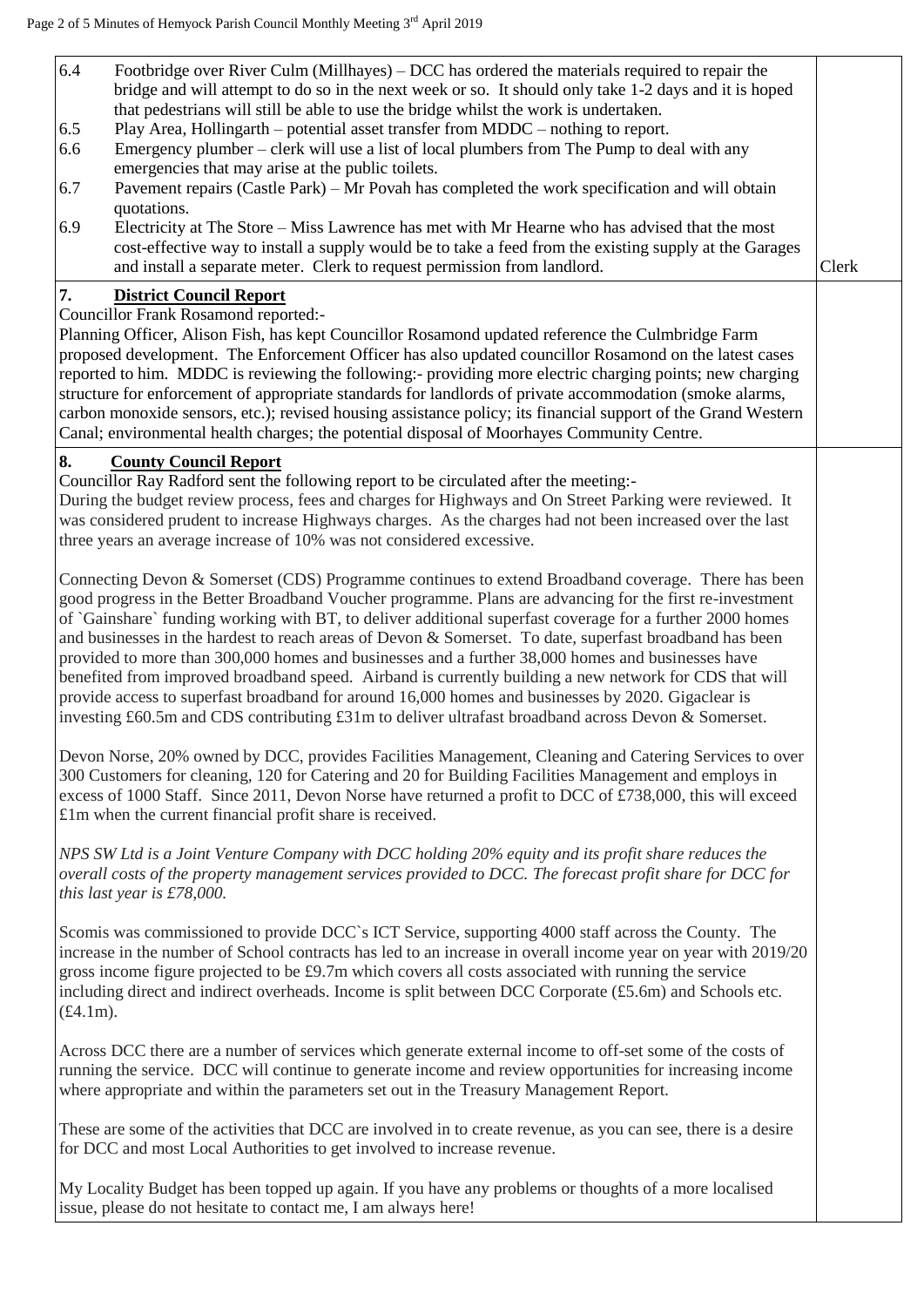| 9.                 | <b>Finance</b>                                                                                                                                                                                                            |                                                                                                 |                                                |       |                                                                                                     |           |
|--------------------|---------------------------------------------------------------------------------------------------------------------------------------------------------------------------------------------------------------------------|-------------------------------------------------------------------------------------------------|------------------------------------------------|-------|-----------------------------------------------------------------------------------------------------|-----------|
| 9.1                |                                                                                                                                                                                                                           |                                                                                                 | Income and expenditure and bank reconciliation |       |                                                                                                     |           |
| <b>INCOME</b>      |                                                                                                                                                                                                                           |                                                                                                 |                                                |       |                                                                                                     |           |
| 1.                 | 12.76                                                                                                                                                                                                                     |                                                                                                 | Interest, HBSC Deposit                         |       |                                                                                                     |           |
| 2.                 | 643.99                                                                                                                                                                                                                    |                                                                                                 | Interest, Nationwide bond                      |       |                                                                                                     |           |
| 3.                 | 20,384.00                                                                                                                                                                                                                 |                                                                                                 | 106 grant monies                               |       |                                                                                                     |           |
| 4.                 | 11.53                                                                                                                                                                                                                     |                                                                                                 | Interest, HSBC                                 |       |                                                                                                     |           |
| 5.                 | 500.00                                                                                                                                                                                                                    |                                                                                                 | DCC P3 grant monies                            |       |                                                                                                     |           |
| 6.                 | 86,142.81                                                                                                                                                                                                                 |                                                                                                 | Nationwide Bond maturity                       |       |                                                                                                     |           |
| $\overline{7}$ .   | 150.00                                                                                                                                                                                                                    |                                                                                                 | Gun club rent                                  |       |                                                                                                     |           |
| 8.                 | 7.08                                                                                                                                                                                                                      |                                                                                                 | Interest, Nationwide bond                      |       |                                                                                                     |           |
| 1.                 | <b>EXPENDITURE</b><br>75.00                                                                                                                                                                                               |                                                                                                 |                                                |       | Room hire                                                                                           |           |
| 2.                 | 63.61                                                                                                                                                                                                                     | <b>Longmead Management Group</b>                                                                |                                                |       | <b>Public Toilet consumables</b>                                                                    |           |
| 3.                 | 127.50                                                                                                                                                                                                                    |                                                                                                 | Spot-On supplies<br>K Amor                     |       | Cleaning public conveniences                                                                        |           |
| 4.                 |                                                                                                                                                                                                                           |                                                                                                 |                                                |       | Topographical survey -Station Road                                                                  |           |
|                    | 420.00                                                                                                                                                                                                                    |                                                                                                 | Inspired Partnership ltd                       |       | pavements                                                                                           |           |
| 5.                 | 6,352.80                                                                                                                                                                                                                  |                                                                                                 | Ken White Signs                                |       | Noticeboard                                                                                         |           |
| 6.                 | 721.40                                                                                                                                                                                                                    | N Gubb                                                                                          |                                                |       | Shutter, BHLAC                                                                                      |           |
| 7.                 | 1,210.54                                                                                                                                                                                                                  | D Evans                                                                                         |                                                |       | Wages and expenses                                                                                  |           |
| 8.                 | 80.99                                                                                                                                                                                                                     | <b>HMRC</b>                                                                                     |                                                |       | <b>PAYE</b>                                                                                         |           |
| 9.                 | 214.60                                                                                                                                                                                                                    | Mr I Pike                                                                                       |                                                |       | Village maintenance & cemetery maintenance                                                          |           |
| 10.                | 18.00                                                                                                                                                                                                                     | <b>Unity Bank</b>                                                                               |                                                |       | Bank charge                                                                                         |           |
| 11.                | 4.08                                                                                                                                                                                                                      |                                                                                                 | Miss Lawrence                                  |       | Reimbursement of printing costs                                                                     |           |
| 12.                | 146.38                                                                                                                                                                                                                    | Mrs Stallard                                                                                    |                                                |       | Reimbursement of APM costs                                                                          |           |
|                    | <b>BANK RECONCILIATION</b>                                                                                                                                                                                                |                                                                                                 |                                                |       |                                                                                                     |           |
|                    | HSBC Community a/c                                                                                                                                                                                                        |                                                                                                 | 19,476.41                                      |       |                                                                                                     |           |
|                    | <b>HSBC</b> Deposit                                                                                                                                                                                                       |                                                                                                 | 75,153.05                                      |       |                                                                                                     |           |
| HSBC <sub>P3</sub> |                                                                                                                                                                                                                           |                                                                                                 | 0.04                                           |       |                                                                                                     |           |
|                    | <b>HSBC</b> Longmead                                                                                                                                                                                                      |                                                                                                 | 1.27                                           |       |                                                                                                     |           |
|                    | Unity Trust Bank current                                                                                                                                                                                                  |                                                                                                 | 82.00                                          |       |                                                                                                     |           |
|                    | <b>Unity Trust Bank deposit</b>                                                                                                                                                                                           |                                                                                                 | 119,279.12                                     |       |                                                                                                     |           |
|                    | <b>Unity Trust Bank GF</b>                                                                                                                                                                                                |                                                                                                 | 707.42                                         |       |                                                                                                     |           |
|                    | <b>Unity Trust Bank P3</b>                                                                                                                                                                                                |                                                                                                 | 1,679.73                                       |       |                                                                                                     |           |
|                    | Nationwide Bond                                                                                                                                                                                                           |                                                                                                 | 0.00                                           |       |                                                                                                     |           |
|                    | <b>United Trust Bank</b>                                                                                                                                                                                                  |                                                                                                 | 75,900.00                                      |       |                                                                                                     |           |
| <b>Total</b>       |                                                                                                                                                                                                                           |                                                                                                 | 292,279.04                                     |       |                                                                                                     |           |
|                    |                                                                                                                                                                                                                           |                                                                                                 |                                                |       |                                                                                                     |           |
|                    |                                                                                                                                                                                                                           |                                                                                                 |                                                |       | <b>PROPOSAL:</b> that the income is agreed and the above cheques/payments are paid/agreed.          |           |
| <b>PROPOSED:</b>   | Mr Barton<br><b>SECONDED:</b> Mr Doble                                                                                                                                                                                    |                                                                                                 |                                                |       |                                                                                                     |           |
|                    | <b>DECISION</b> : passed (all in favour).                                                                                                                                                                                 |                                                                                                 |                                                |       |                                                                                                     |           |
|                    |                                                                                                                                                                                                                           |                                                                                                 |                                                |       |                                                                                                     |           |
| 10.                | <b>Clerk Update</b><br>The clerk reported that:-                                                                                                                                                                          |                                                                                                 |                                                |       |                                                                                                     |           |
| 10.1               |                                                                                                                                                                                                                           |                                                                                                 |                                                |       |                                                                                                     |           |
|                    | MDDC's Enforcement Officer has updated her on the latest cases. The clerk was asked to check the<br>location of one of the addresses MDDC had visited as it is believed that they may have visited the<br>incorrect site. |                                                                                                 |                                                |       | Clerk                                                                                               |           |
| 10.2               |                                                                                                                                                                                                                           |                                                                                                 |                                                |       | Annual Parish Meeting – the council reviewed the meeting and felt that it was poorly attended but   |           |
|                    |                                                                                                                                                                                                                           |                                                                                                 |                                                |       | that the speakers were all excellent. Perhaps the new council will consider an alternative day/time |           |
|                    | /format? Clerk to thank all speakers.                                                                                                                                                                                     |                                                                                                 |                                                | Clerk |                                                                                                     |           |
| 10.3               |                                                                                                                                                                                                                           |                                                                                                 |                                                |       | Maintenance Person – the contract rate needs to be reviewed. Finance committee to action.           | Finance   |
| 10.4               |                                                                                                                                                                                                                           | Water bill at Baptist Church – The water leak, caused by the contractor completing the car park |                                                |       |                                                                                                     | Committee |
|                    | works, resulted in an additional £320 water bill for the Baptist Church (bills provided). It was unable                                                                                                                   |                                                                                                 |                                                |       |                                                                                                     |           |
|                    | to claim from South West Water using a 'leak allowance' due to timing and other factors.<br><b>PROPOSAL:</b> the parish council pays £320 to the Baptist Church for the additional bill due to the                        |                                                                                                 |                                                |       |                                                                                                     |           |
|                    |                                                                                                                                                                                                                           |                                                                                                 |                                                |       |                                                                                                     |           |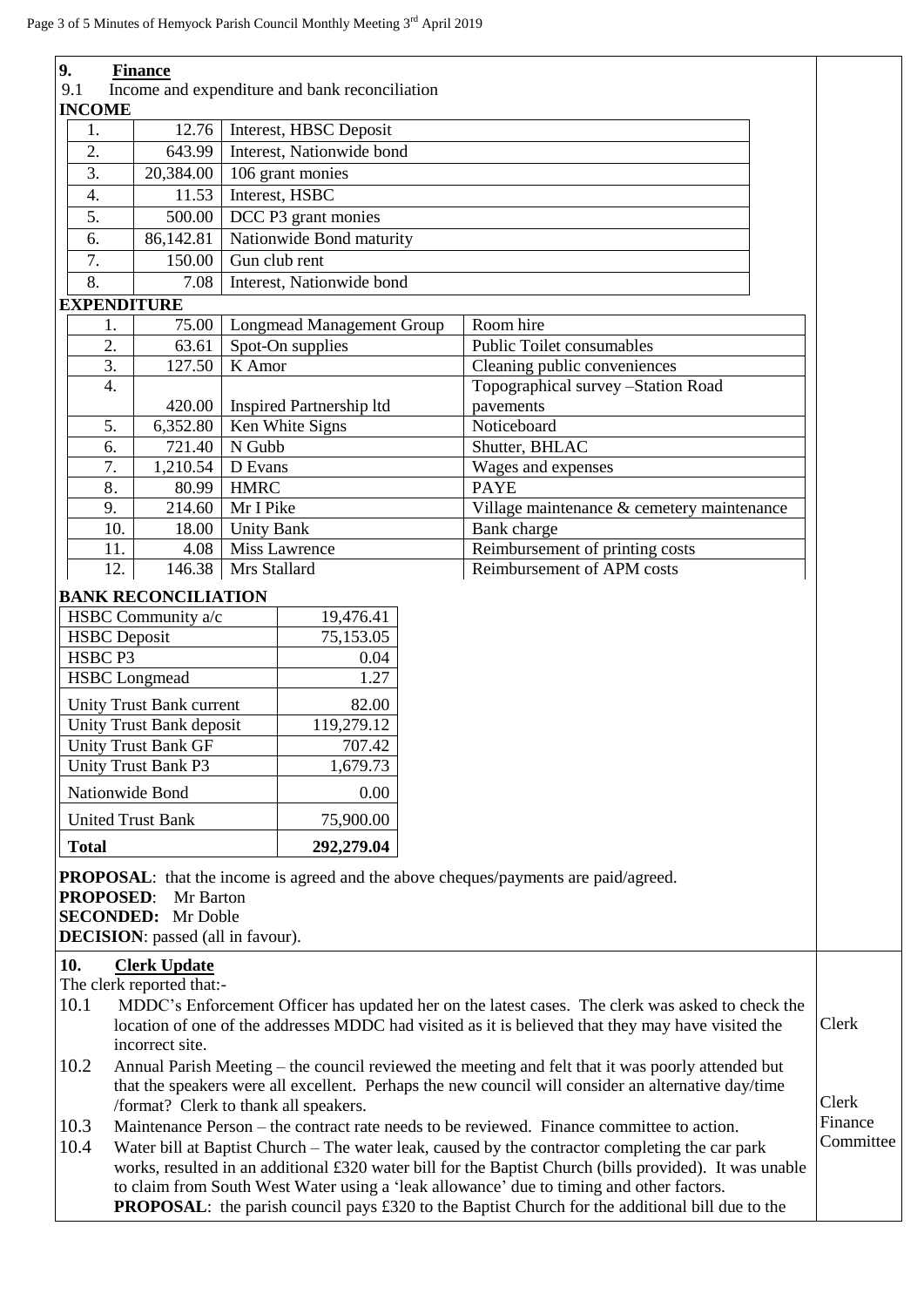|             | leak. It will attempt to reclaim some/all of this amount from the contractor.<br><b>PROPOSED:</b> Mr Barton<br><b>SECONDED:</b> Mr Calcraft<br><b>DECISION</b> : passed (all in favour)                                                                                                                             |             |
|-------------|---------------------------------------------------------------------------------------------------------------------------------------------------------------------------------------------------------------------------------------------------------------------------------------------------------------------|-------------|
| 11.<br>11.1 | <b>Longmead</b><br>Mr Povah will speak with Mr Brooke to agree a way forward for the bridge repair work. Clerk to<br>clarify he is still the contact as he may have delegated to one of his sons.                                                                                                                   | LP<br>Clerk |
| 12.         | <b>Highways</b><br>Nothing to report.                                                                                                                                                                                                                                                                               |             |
| 13.<br>13.1 | <b>Cemetery</b><br>Clerk to remind Redwoods (undertakers) that the spoil must be put on top of pile and not left at bottom $ $ Clerk                                                                                                                                                                                |             |
| 13.2        | of heap.<br>Clerk to mention to the relevant undertaker a grave which has been planted with flowers, breaching the<br>terms of the cemetery. It needs to be put back to grass.                                                                                                                                      | Clerk       |
| 14.<br>14.1 | <b>Footpaths</b><br>Mr Povah has submitted a bid to Devon County for funding to improve the bridleway at Lane<br>End/Symondsburrow.                                                                                                                                                                                 |             |
| 14.2        | It was reported to Mr Povah that the signage on the footpath from High Street to Oxenpark needs<br>updating. It reads 'closed' when in fact it is open and only needs a sign showing the new direction of<br>the diverted footpath. Mr Povah to resolve.                                                            | LP          |
| 15.         | <b>Commons Management Group</b>                                                                                                                                                                                                                                                                                     |             |
|             | The following recommendations were considered from the Commons Management Group:-<br>15.1.1 PROPOSAL: Subject to any permission necessary, a small car park is created for up to 4 cars at<br>Hemyock Turbary.<br><b>PROPOSED:</b> Mr Doble<br><b>SECONDED:</b> Mr Moon<br><b>DECISION</b> : passed (all in favour) |             |
|             | 15.1.2 PROPOSAL: Wild flower seeds to be sown at Hemyock Turbary & Shuttleton Common.<br><b>PROPOSED:</b> Mr Doble<br><b>SECONDED:</b> Mr Moon                                                                                                                                                                      |             |
| 15.1.3      | <b>DECISION</b> : passed (all in favour)<br><b>PROPOSAL:</b> Shuttleton Common is part-grazed by highland cattle on a trial basis.<br>PROPOSED: Mr Doble<br><b>SECONDED:</b> Mrs Stallard<br><b>DECISION</b> : passed (6 for, 2 against)                                                                            |             |
|             | 15.1.4 <b>PROPOSAL</b> : 20 trees to be planted at Hemyock Turbary along the road edge and 20 guards and<br>stakes to be purchased for the new trees.<br><b>PROPOSED:</b> Mr Doble<br><b>SECONDED:</b> Mr Moon                                                                                                      |             |
|             | <b>DECISION:</b> passed (all in favour). The trees will be planted on Sunday $7th$ April at 11am. If anyone<br>is available to help Mr Moon he would be grateful.                                                                                                                                                   | NM/         |
|             | 15.1.5 New 'dogs on leads' sign to be printed for Shuttleton Common and Mr Povah will enquire if Devon                                                                                                                                                                                                              | LP/Clerk    |
|             | County will change the gate at Shuttleton to a 'gate within a gate' to improve pedestrian access.<br>15.1.6 PROPOSAL: Clerk to obtain a quote for up to 5 new benches.<br><b>PROPOSED:</b> Mr Doble                                                                                                                 | Clerk       |
|             | <b>SECONDED:</b> Mr Moon<br><b>DECISION</b> : passed (all in favour)                                                                                                                                                                                                                                                |             |
| 16.         | <b>Village Maintenance</b><br>The external doors at The Garages need oiling and varnishing.                                                                                                                                                                                                                         |             |
| 17.         | <b>Garages Youth Project</b>                                                                                                                                                                                                                                                                                        |             |
|             | Nothing to report.                                                                                                                                                                                                                                                                                                  |             |
| 18.         | <b>Blackdown Hills Parish Network</b><br>Will appoint representatives to the AONB after the elections.                                                                                                                                                                                                              |             |
|             |                                                                                                                                                                                                                                                                                                                     |             |